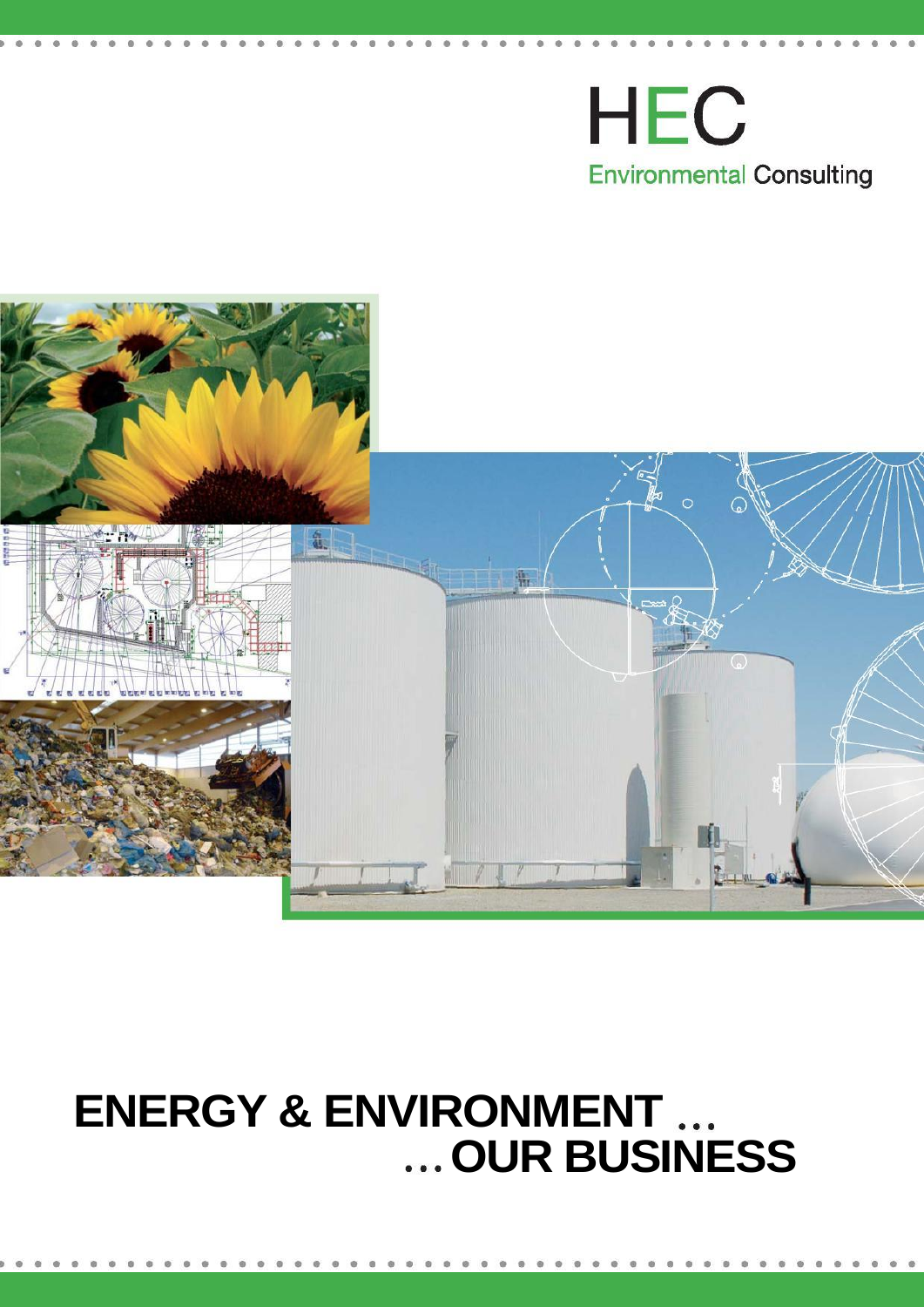## **Leistungen**

Die HAASE Environmental Consulting GmbH (HEC) ist Technologielieferant für Abfallbehandlung und regenerative Energie und bietet:

- Prozessentwicklung für Abfallbehandlung und regenerative Energie
- Design von Prozessen für mechanisch biologische Abfallbehandlung
- Vergärungstechnologien von Lebensmittelabfällen, Bioabfall und Biomasse
- Komponentenspezifikation und Schnittstellenkoordination für die Prozesse
- Gewährleistungsmanagement
- Betreiberschulungen
- Anlageninbetriebnahmen
- Betriebs- und Wartungsanweisungen
- Dokumentationen

#### **Technologien**

- Mechanisch biologische Abfallbehandlung (MBA)
- Vergärung von Hausmüll
- Prozesstechnologie für Biogas, Vergärung von Lebensmittelabfällen, Vergärung von Bioabfall
- Co2 -Zertifikate
- Biogas
	- Vergärung von Biomasse
	- Biomethan
	- Blockheizkraftwerke
- Recycling-Anlagen, insbesondere zur Kunststoff-Gewinnung aus Hausmüll









*HAASE Environmental Consulting GmbH (HEC), a supplier of technologies for waste treatment and renewable energies, provides:*

- . *Process development for waste treatment and renewable energies*
- *Process design for mechanical-biological waste treatment*
- *Anaerobic digestion technologies for food wastes, organic waste and biomass*
- *Components specification and process interface coordination*
- *Warranty management*
- *Training sessions for operating personnel*
- *Plant commissioning*
- *Operating and maintenance instructions*
- *Documentation*

#### *Services Technologies*

- *Mechanical-biological waste treatment (MBT)*
- . *Anaerobic digestion of domestic waste*
- *Process technologies for biogas, anaerobic digestion of food wastes, and anaerobic digestion of organic waste*
- *CO2 certificates*
- *Biogas*
- *Anaerobic digestion of biomass*
- *Biomethane*
- *Combined heat and power units*
- *Recycling technologies, in particular recycling of plastic material resulting from MSW*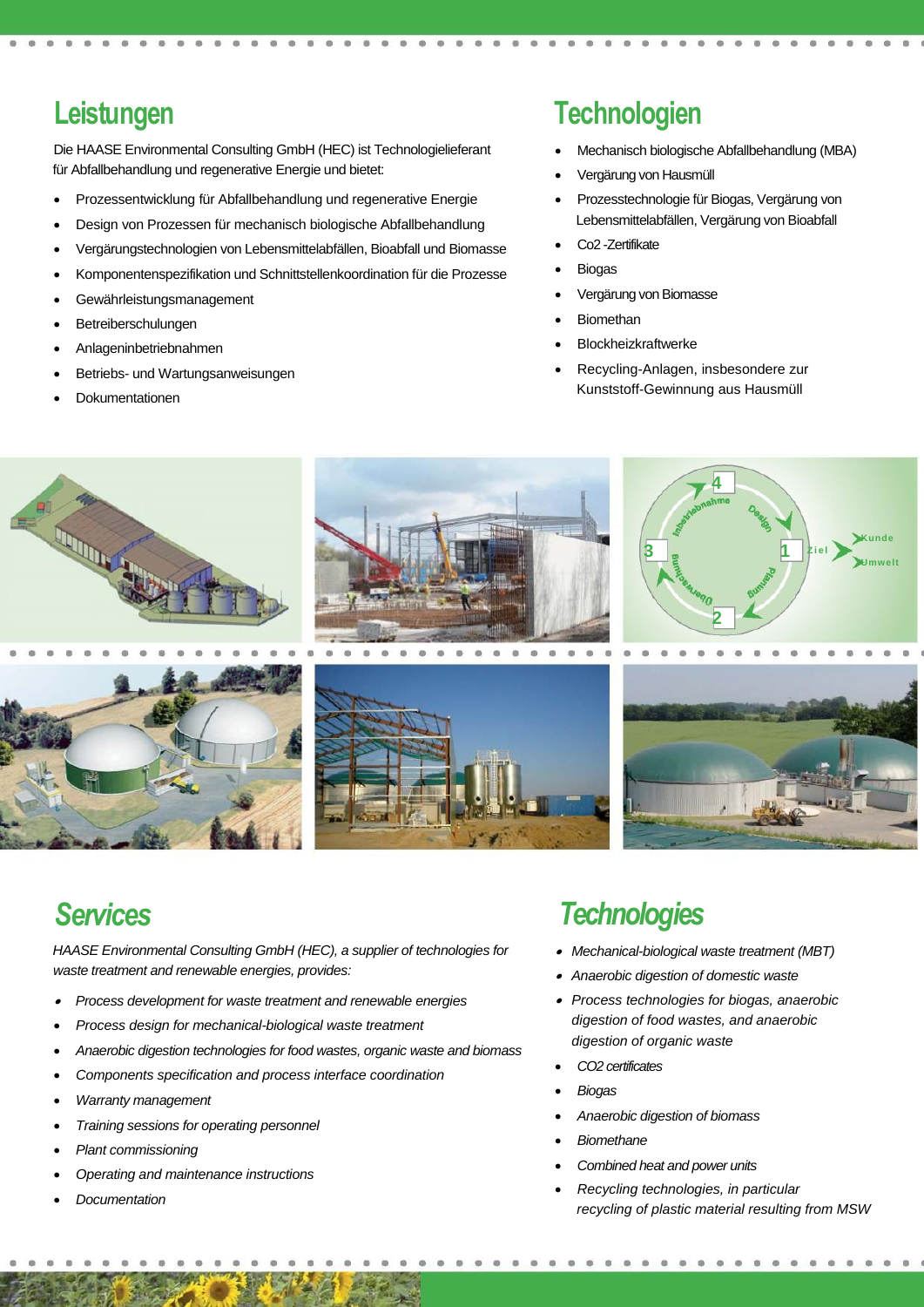## **Erfahrungen**

- Viel Erfahrung aus dem Bau und Betrieb von Anlagen der MBA- und Biogastechnologie.
- Kontinuierliche Qualitätskontrolle der Prozesse und kreative Ausschöpfung der Optimierungspotenziale.
- Langjährige Mitarbeiter, die als Anlagenbauer im In- und Ausland tätig sind.
- Neue Erkenntnisse aus der Praxis fließen gleich in das Design der Prozessgestaltung ein und führen zu einer konstanten Qualitätsoptimierung.

#### **Unternehmen**

- Die HAASE Environmental Consulting GmbH ist ein praxisorientiertes Planungsunternehmen für mechanischbiologische Abfallbehandlungs-anlagen (MBA) und Biogastechnologie (BGT).
- Die erfahrenen Spezialisten der HEC betreuen und entwickeln diese Technologien bereits über Jahre.
- Am internationalen Markt, z. B. UK, Türkei, Bulgarien, Kroatien, Südkorea, ist die HEC erfolgreich tätig.
- Es ist die Intention der HEC, Verantwortung für das Einsetzen umweltfreundlicher Verfahren zu übernehmen und mit nachhaltiger Abfallbehandlung die Zukunft zu sichern.



## *Experiences*

- *15 years of experience in proven design and operation of MBT plants and biogas facilities*
- *Continuous quality control of processes and creative solutions for maximizing potential*
- *Long-standing employees working in plant engineering in Germany and abroad*
- *Lessons learnt in practice immediately integrated into process design, leading to continuous quality improvement*

#### *Business*

- *HAASE Environmental Consulting GmbH (HEC) is a practice-oriented planning company for mechanical-biological waste treatment (MBT) plants and biogas technology (BT).*
- *Our team consists of highly experienced specialists responsible over a number of years for the development of these technologies.*
- *We successfully operate on the international market, e. g. the UK, Turkey, Bulgaria, Croatia, South Korea.*
- *We accept responsibility for the future by using environmentallyfriendly and sustainable waste treatment processes.*